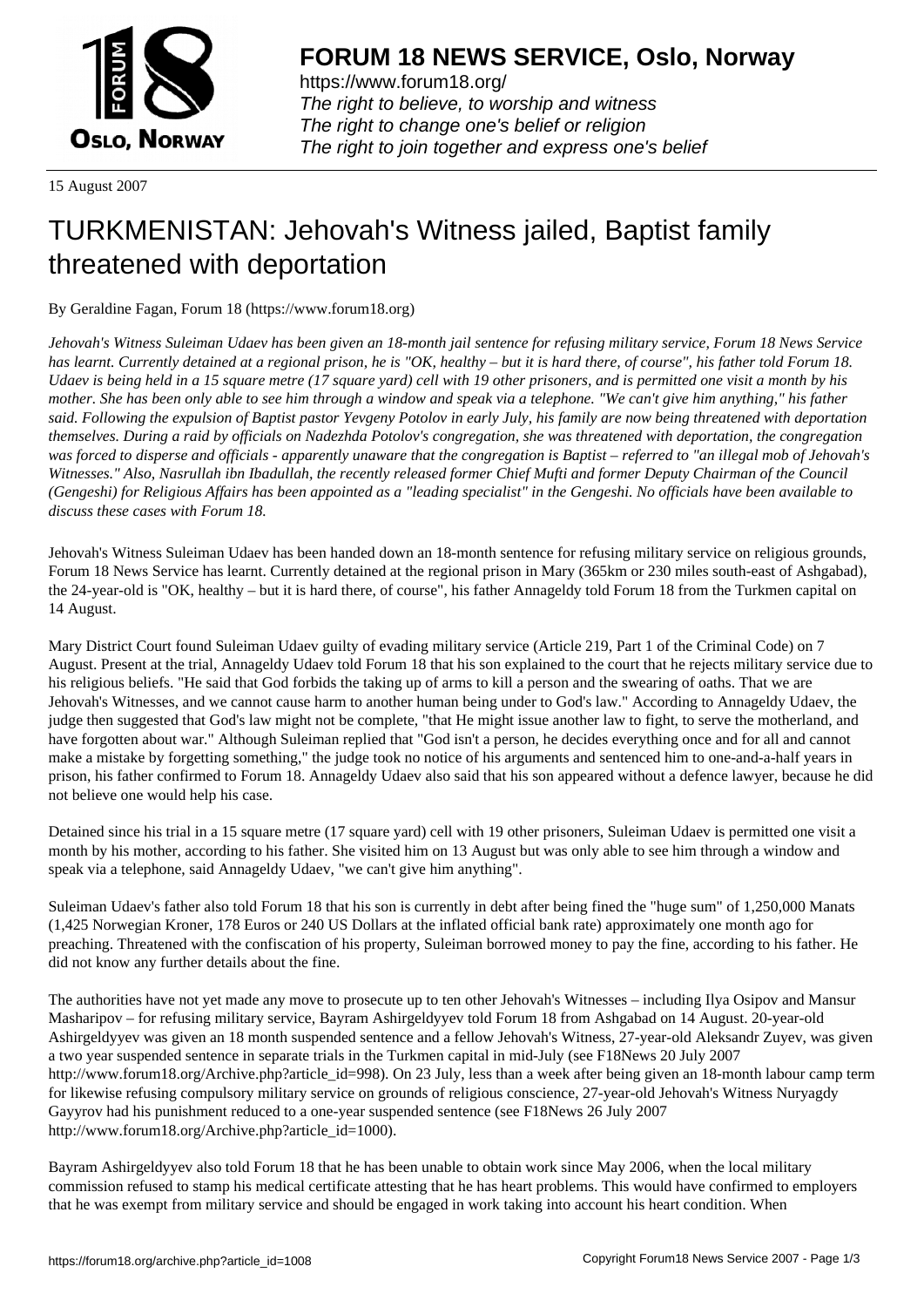insisting that he is psychiatrically ill, but he refuses to accept this. Ashirgeldyyev believes that he will be amnestied in a couple of months, "but then they will find a new charge – I was warned in court that they would put me away for 11 years." While abiding by the conditions of his suspended sentence – the 20-year-old cannot travel outside Ashgabad and must be back each evening by 8pm – he told Forum 18 that this is so far not being enforced by police.

Jehovah's Witness young men insist they are ready to do alternative non-military service, but none is offered in Turkmenistan. Forum 18 has been unable to reach any officials who could explain why those unable to do military service on grounds of religious conscience cannot be offered alternative non-military service. The telephone of Aygozel Hezretova, head of the Legal Information Centre at the Adalat (Justice) Ministry, went unanswered on 15 August. So did that of Shemshat Atajanova of the presidential National Institute for Democracy and Human Rights.

Baptist prisoner of conscience Vyacheslav Kalataevsky has not been released, remaining in a labour camp with harsh conditions. The 49-year-old Ukrainian citizen is serving a three-year sentence handed down on 14 May 2007 as a consequence of his religious activity (see F18News 13 August 2007 http://www.forum18.org/Archive.php?article\_id=1006). A fellow Baptist pastor arrested with Kalataevsky, Russian citizen Yevgeny Potolov was expelled from Turkmenistan in early July (see F18News 18 July 2007 http://www.forum18.org/Archive.php?article\_id=996).

Potolov's wife and children have now been threatened with deportation, the Baptist Council of Churches stated today (15 August). During a 12 August evening raid on home worship by its congregation in the western port city of Turkmenbashi, two local officials and the city imam declared the gathering illegal, demanded identification documents from all present and told Nadezhda Potolov that they would deport her as she holds a residency permit rather than Turkmen citizenship. A Visa Department official and two employees of the Foreign Citizen State Registration Service reportedly arrived soon afterwards, but - apparently unaware that the congregation is Baptist – they drew up a protocol referring to "an illegal mob of Jehovah's Witnesses".

Forum 18 has again been unable to reach any officials who were willing to discuss the case.

The Potolov family moved to Turkmenbashi in 1998. Both Yevgeny Potolov and Vyacheslav Kalataevsky had their residency permits stripped from them in June 2001 on orders of the local administration chief in punishment for their religious activity in the city.

The Baptist Council of Churches, to which the two pastors are affiliated, rejects state registration in all the former Soviet republics where it operates. It believes that registration leads to unwarranted state interference in the internal life of congregations and unacceptable restrictions on their activities. Protestants within Turkmenistan have told Forum 18 of numerous unwritten controls on registered communities, including forced co-operation with the MSS secret police (see F18News 16 February 2006 http://www.forum18.org/Archive.php?article\_id=728). Many communities are therefore reluctant to apply for registration (see F18News 24 May 2006 http://www.forum18.org/Archive.php?article\_id=787).

Nasrullah ibn Ibadullah, the former Chief Mufti and Deputy Chairman until January 2003 of the Council (Gengeshi) for Religious Affairs has been reappointed to the Gengeshi. The Altyn Asyr state television channel broadcast him on 13 August thanking President Gurbanguly Berdymukhammedov for his pardon and announcing that he has already been appointed as a "leading specialist" at the Gengeshi. "With all my strength, day and night, I will serve the Great Almighty Allah, my motherland, my people and my esteemed president," he stated. Three years into a 22-year sentence - on charges the government refused to make public – he was freed from prison on 9 August (see F18News 13 August 2007 http://www.forum18.org/Archive.php?article\_id=1006).

The Gengeshi has a key role in monitoring and suppressing Turkmen citizens who exercise their right to religious freedom. Since Gurbanguly Berdymukhammedov became President in early 2007, raids, fines, public threats, imprisonment and other violations of freedom of thought, conscience and belief have significantly increased. (END)

For a personal commentary by a Protestant within Turkmenistan, on the fiction - despite government claims - of religious freedom in the country, and how religious communities and the international community should respond to this, see http://www.forum18.org/Archive.php?article\_id=728

For more background, see Forum 18's Turkmenistan religious freedom survey at http://www.forum18.org/Archive.php?article\_id=672

A survey of the religious freedom decline in the eastern part of the Organisation for Security and Co-operation in Europe (OSCE) area is at http://www.forum18.org/Archive.php?article\_id=806, and of religious intolerance in Central Asia is at http://www.forum18.org/Archive.php?article\_id=815.

A printer-friendly map of Turkmenistan is available at http://www.nationalgeographic.com/xpeditions/atlas/index.html?Parent=asia&Rootmap=turkme